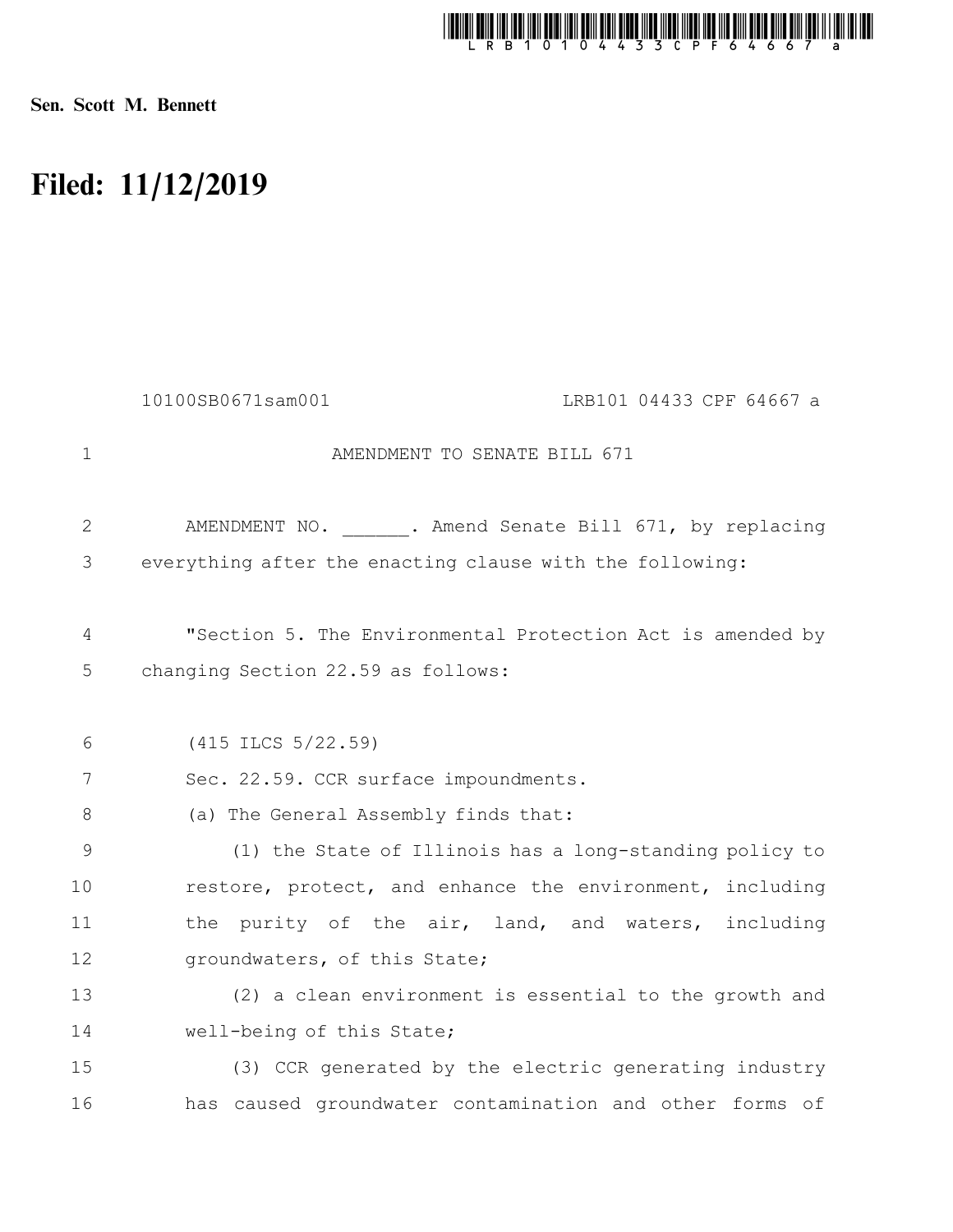pollution at active and inactive plants throughout this State; (4) poorly constructed and inadequately maintained CCR surface impoundments have contributed to environmental disasters outside of Illinois; (5) the health effects of exposure to CCR have become the subject of a number of studies; (6)  $(4)$  environmental laws should be supplemented to ensure consistent, responsible regulation of all existing CCR surface impoundments; and (7)  $\left(5\right)$  meaningful participation of State residents, especially vulnerable populations who may be affected by regulatory actions, is critical to ensure that environmental justice considerations are incorporated in the development of, decision-making related to, and implementation of environmental laws and rulemaking that protects and improves the well-being of communities in this State that bear disproportionate burdens imposed by 1 2 3 4 5 6 7 8 9 10 11 12 13 14 15 16 17 18

environmental pollution. 19

Therefore, the purpose of this Section is to promote a healthful environment, including clean water, air, and land, meaningful public involvement, and the responsible disposal and storage of coal combustion residuals, so as to protect public health and to prevent pollution of the environment of this State. 20 21 22 23 24 25

26

The provisions of this Section shall be liberally construed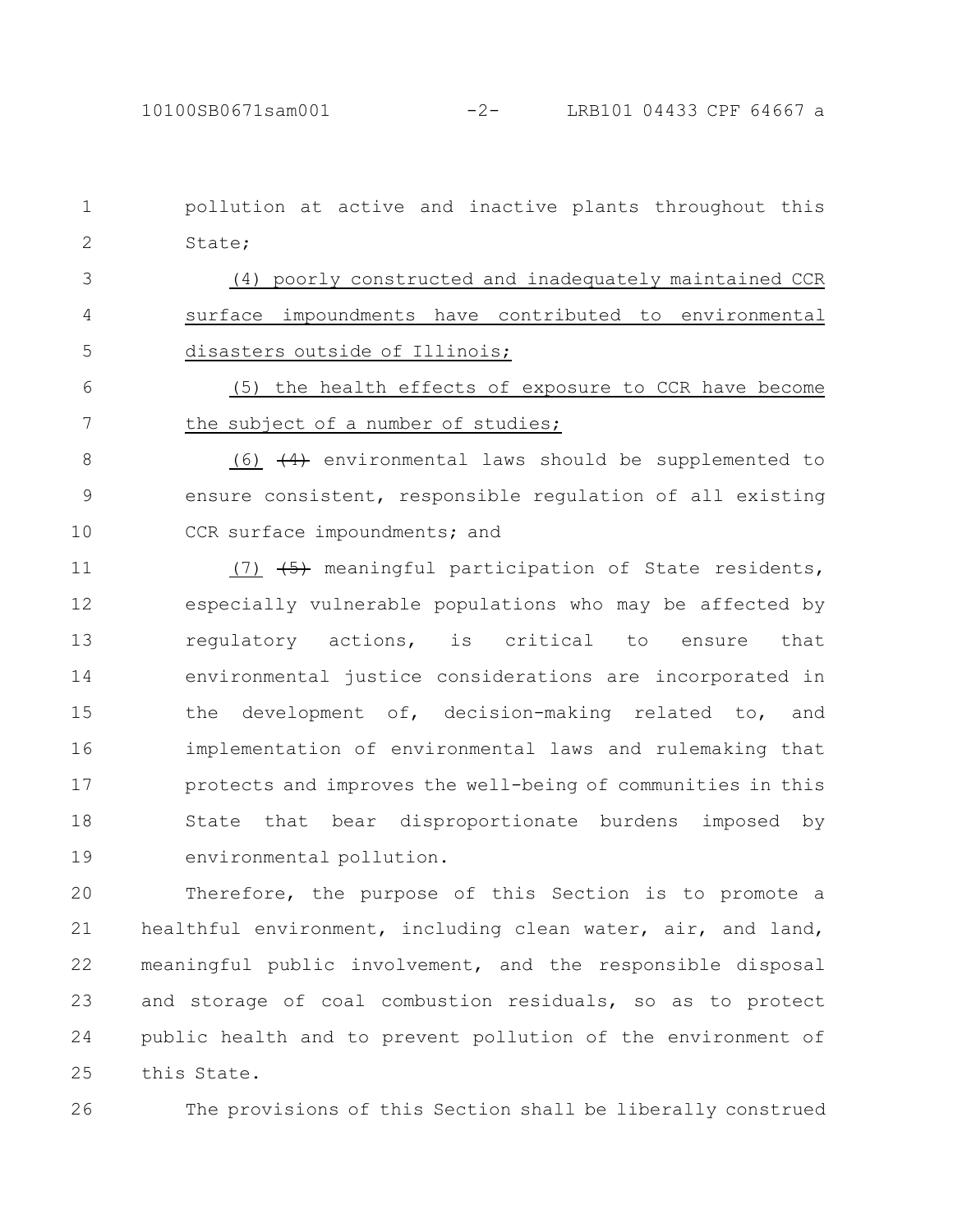2

to carry out the purposes of this Section. 1

(b) No person shall:

(1) Cause, threaten, eause or allow the release discharge of any contaminants from a CCR surface impoundment into the environment so as to cause air, water, or other pollution in Illinois, either alone or in combination with contaminants from other sources, or so as to violate, directly or indirectly, a violation of this Act Section or any regulations or standards adopted by the Board under this Act. Section, either alone or in combination with contaminants from other sources; 3 4 5 6 7 8 9 10 11

(2) Construct construct, install, modify, operate, or close any CCR surface impoundment without a permit granted by the Agency, or so as to violate any conditions imposed by such permit, any provision of this Act Section or any regulations or standards adopted by the Board under this Act. Section; or 12 13 14 15 16 17

(3) (Blank). cause or allow, directly or indirectly, the discharge, deposit, injection, dumping, spilling, leaking, or placing of any CCR upon the land in a place and manner so as to cause or tend to cause a violation this any regulations or standards adopted by the Board under this Section. 18 19 20 21 22 23

(c) For purposes of this Section, a permit issued by the Administrator of the United States Environmental Protection Agency under Section 4005 of the federal Resource Conservation 24 25 26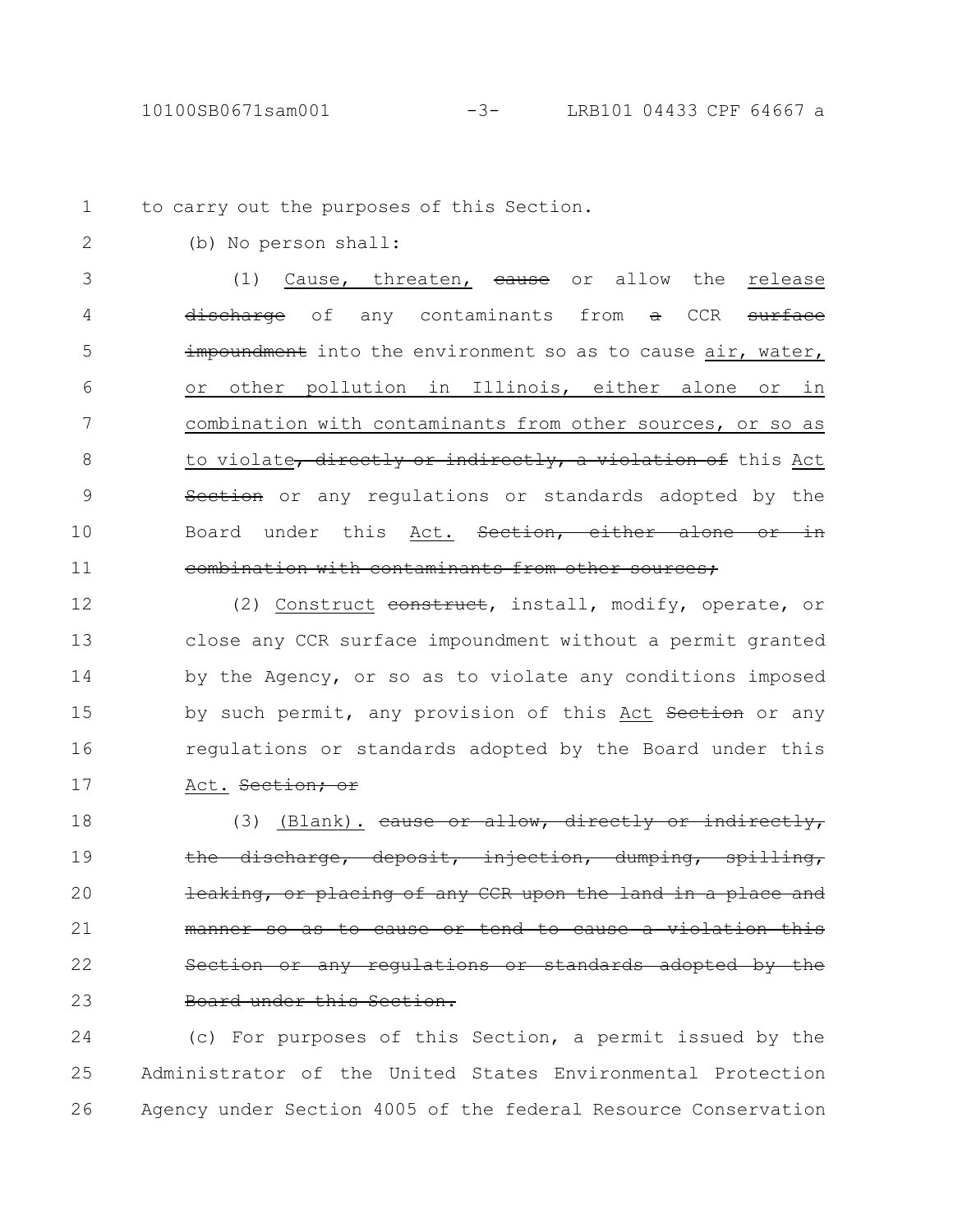and Recovery Act, shall be deemed to be a permit under this Section and subsection (y) of Section 39. 1 2

(d) Before commencing closure of a CCR surface impoundment, in accordance with Board rules, the owner of a CCR surface impoundment must submit to the Agency for approval a closure alternatives analysis that analyzes all closure methods being considered and that otherwise satisfies all closure requirements adopted by the Board under this Act. Complete removal of CCR, as specified by the Board's rules, from the CCR surface impoundment must be considered and analyzed. Removal, as that term is defined in Section 3.405 of this Act, does not apply to the Board's rules specifying complete removal of CCR. The selected closure method must ensure compliance with regulations adopted by the Board pursuant to this Section. 3 4 5 6 7 8 9 10 11 12 13 14

(e) Owners or operators of CCR surface impoundments who have submitted a closure plan to the Agency before May 1, 2019, and who have completed closure prior to 24 months after July 30, 2019 (the effective date of Public Act 101-171) this amendatory Act of the 101st General Assembly shall not be required to obtain a construction permit for the surface impoundment closure under this Section. Owners or operators of CCR surface impoundments who have completed closure pursuant to an Agency approved closure plan or Board site specific rulemaking, but not post-closure care before July 30, 2019, shall only be required to obtain a post-closure care permit or other Agency approval as established by the Board pursuant to 15 16 17 18 19 20 21 22 23 24 25 26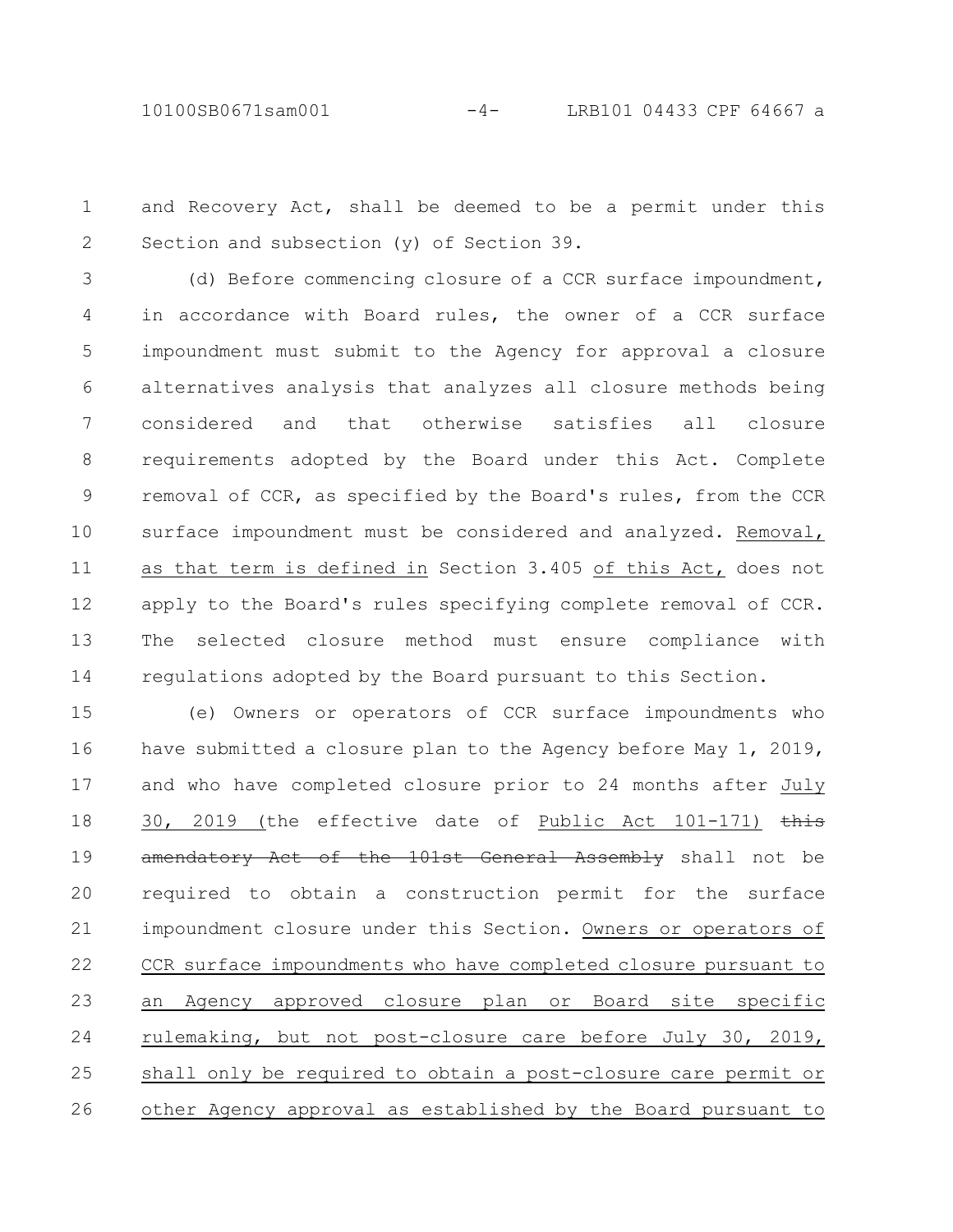this Section. 1

(f) Except for the State, its agencies and institutions, a unit of local government, or not-for-profit electric cooperative as defined in Section 3.4 of the Electric Supplier Act, any person who owns or operates a CCR surface impoundment in this State shall post with the Agency a performance bond or other security for the purpose of: (i) ensuring closure of the CCR surface impoundment and post-closure care in accordance with this Act and its rules; and (ii) ensuring insuring remediation of releases from the CCR surface impoundment. The only acceptable forms of financial assurance are: a trust fund, a surety bond guaranteeing payment, a surety bond guaranteeing performance, or an irrevocable letter of credit, or insurance that is not self-insurance. 2 3 4 5 6 7 8 9 10 11 12 13 14

(1) The cost estimate for the post-closure care of a CCR surface impoundment shall be calculated using a 30-year post-closure care period or such longer period as may be approved by the Agency under Board or federal rules. 15 16 17 18

(2) The Agency is authorized to enter into such contracts and agreements as it may deem necessary to carry out the purposes of this Section. Neither the State, nor the Director, nor any State employee shall be liable for any damages or injuries arising out of or resulting from any action taken under this Section. 19 20 21 22 23 24

(3) The Agency shall have the authority to approve or disapprove any performance bond or other security posted 25 26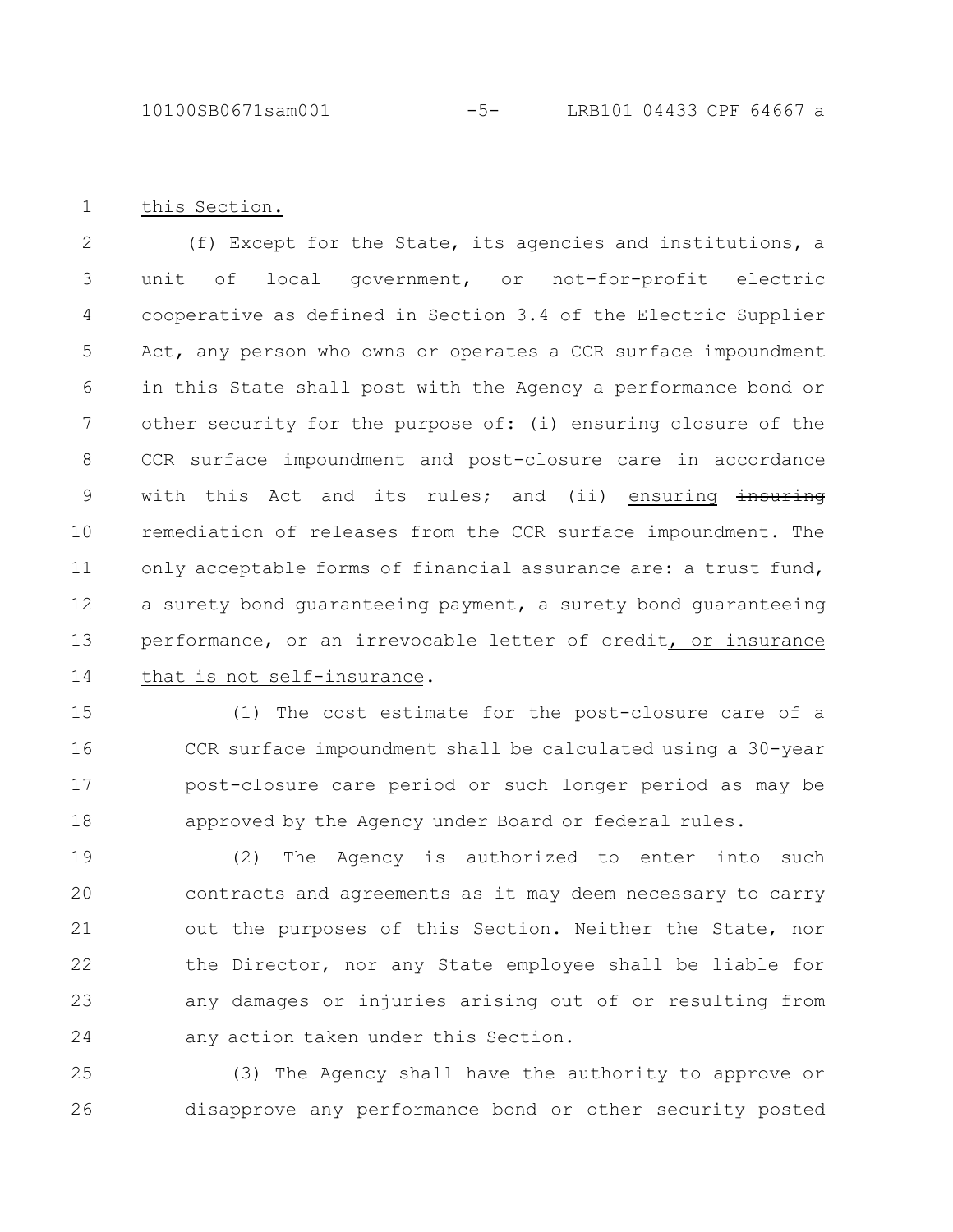under this subsection. Any person whose performance bond or other security is disapproved by the Agency may contest the disapproval as a permit denial appeal pursuant to Section 40. (4) If insurance is used as financial assurance it must meet the following criteria: (A) Insurance may only be used as financial assurance if it is accompanied by: (i) a surety bond or irrevocable letter of credit covering the value of the total cost of premiums over the life of the insurance policy, plus 50% of that total cost; and (ii) proof of a trust fund that shall receive any forfeited funds from the surety bond or irrevocable letter of credit under subdivision (i) of this subparagraph (A) if the owner or operator fails to pay insurance premiums. (B) The life of the policy shall be the duration of the closure and post-closure period, as well as any period of remediation of release. (C) The policy shall provide that insurance premiums shall be paid no less than 2 years in advance of the due date for that premium, except that the first 2 years of premiums shall be paid in bulk as a single payment upon issuance of the policy. The owner or operator of the CCR surface impoundment or the 1 2 3 4 5 6 7 8 9 10 11 12 13 14 15 16 17 18 19 20 21 22 23 24 25 26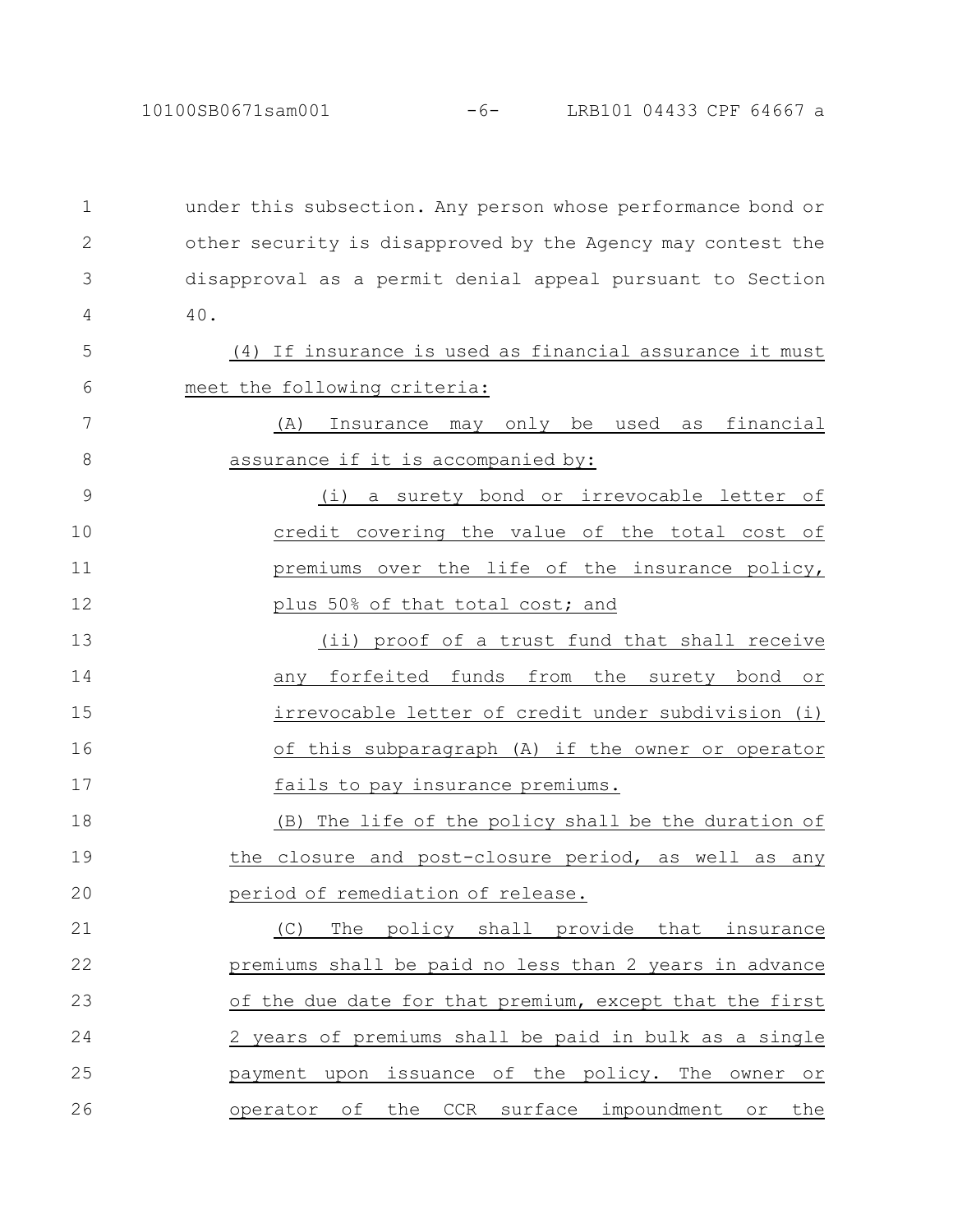| $\mathbf 1$  | third-party payer shall submit to the Agency proof of   |
|--------------|---------------------------------------------------------|
| $\mathbf{2}$ | payment of each premium within 2 weeks after making     |
| 3            | payment.                                                |
| 4            | (D) The face value amount of the policy for which       |
| 5            | insurance is serving as financial assurance shall be at |
| 6            | least equal to all of the following that apply:         |
| 7            | (i) the cost estimate for closure, if used as           |
| 8            | financial assurance for closure;                        |
| 9            | (ii) the cost estimate for post-closure, if             |
| 10           | used as financial assurance for post-closure; or        |
| 11           | (iii) the cost estimate for remediation of              |
| 12           | releases, if used as financial assurance for            |
| 13           | remediation of releases.                                |
| 14           | When remediation of a release is required, within       |
| 15           | 60<br>days after the Agency's approval of the cost      |
| 16           | estimate for that remediation the policy shall be       |
| 17           | amended to cover that approved cost estimate or the     |
| 18           | owner or operator of the CCR surface impoundment shall  |
| 19           | obtain a separate policy covering the amount of the     |
| 20           | approved cost estimate.                                 |
| 21           | The face value of the policy shall be updated<br>(E)    |
| 22           | within 90 days after the Agency approves a revised cost |
| 23           | estimate. Cost estimates shall be updated:              |
| 24           | (i) at least annually;                                  |
| 25           | $(i$ i)<br>whenever<br>there<br>a significant<br>is     |
| 26           | modification to an approved plan<br>for closure,        |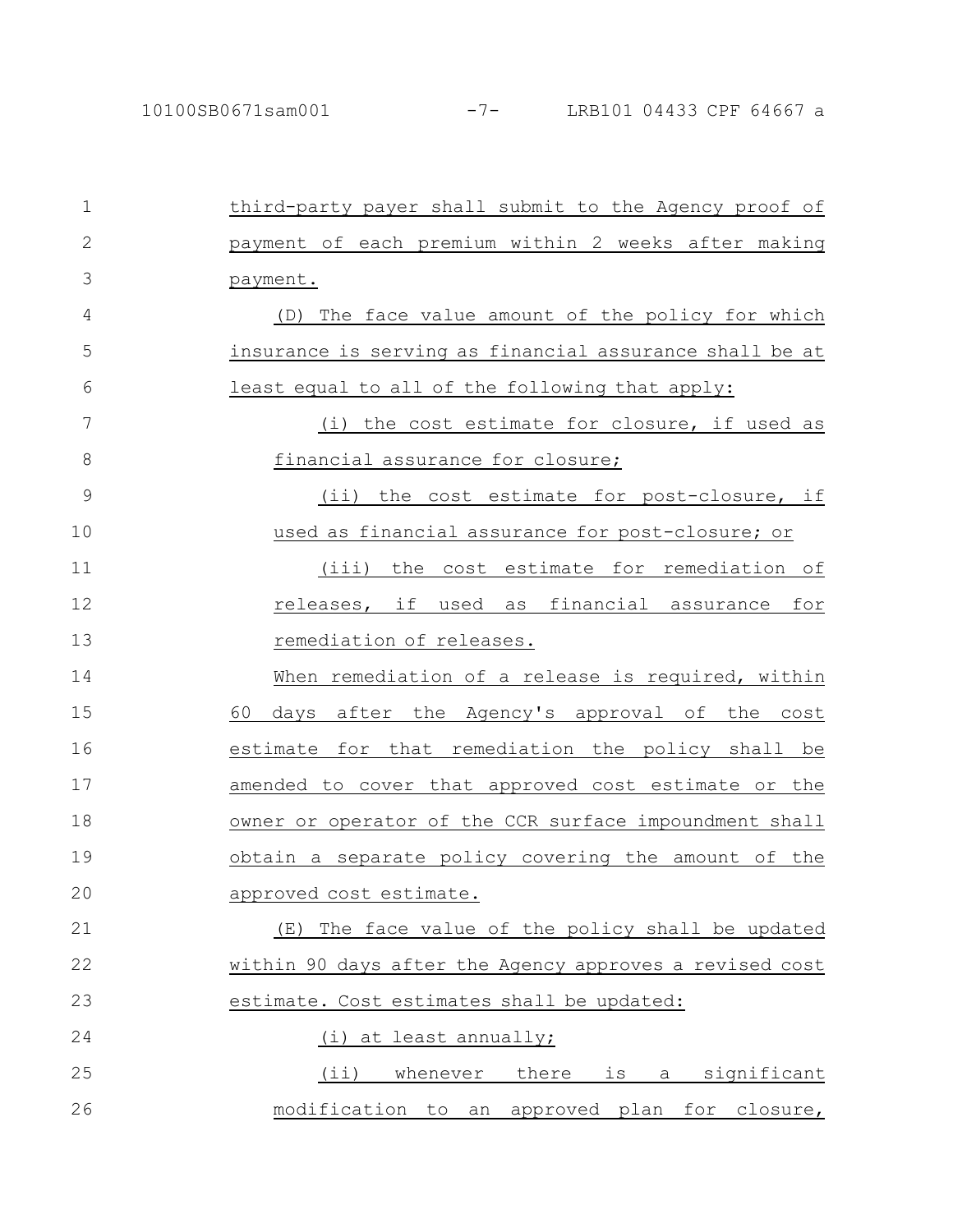## 10100SB0671sam001 -8- LRB101 04433 CPF 64667 a

| $\mathbf 1$   | post-closure, or remediation of releases; and           |
|---------------|---------------------------------------------------------|
| $\mathbf{2}$  | (iii) upon request by the Agency.                       |
| 3             | The policy shall guarantee that,<br>(F)                 |
| 4             | notwithstanding litigation:                             |
| 5             | (i) funds will be available without delay to            |
| 6             | close, if used as financial assurance for closure;      |
| 7             | (ii) funds will be available without delay to           |
| 8             | perform any required post-closure care, if used as      |
| $\mathcal{G}$ | financial assurance for post-closure; and               |
| 10            | funds will be available without delay<br>(iii)          |
| 11            | for remediation of releases, if used as financial       |
| 12            | assurance for remediation of releases.                  |
| 13            | (G) For insurance used as financial assurance for       |
| 14            | closure, the policy shall guarantee that once closure   |
| 15            | begins the insurer will be responsible for payout of    |
| 16            | funds up to an amount equal to the face amount of the   |
| 17            | policy, upon the direction of the Agency, to the party  |
| 18            | or parties the Agency specifies.                        |
| 19            | The policy shall provide that payment of<br>(H)         |
| 20            | insurance premiums may be made by the insured or by any |
| 21            | third party, including, but not limited to, the trustee |
| 22            | of the trust fund specified under subdivision (ii) of   |
| 23            | subparagraph (A) of this paragraph (4).                 |
| 24            | (I) The policy must not be terminated, canceled, or     |
| 25            | suspended for any reason other than failure to pay a    |
| 26            | premium.                                                |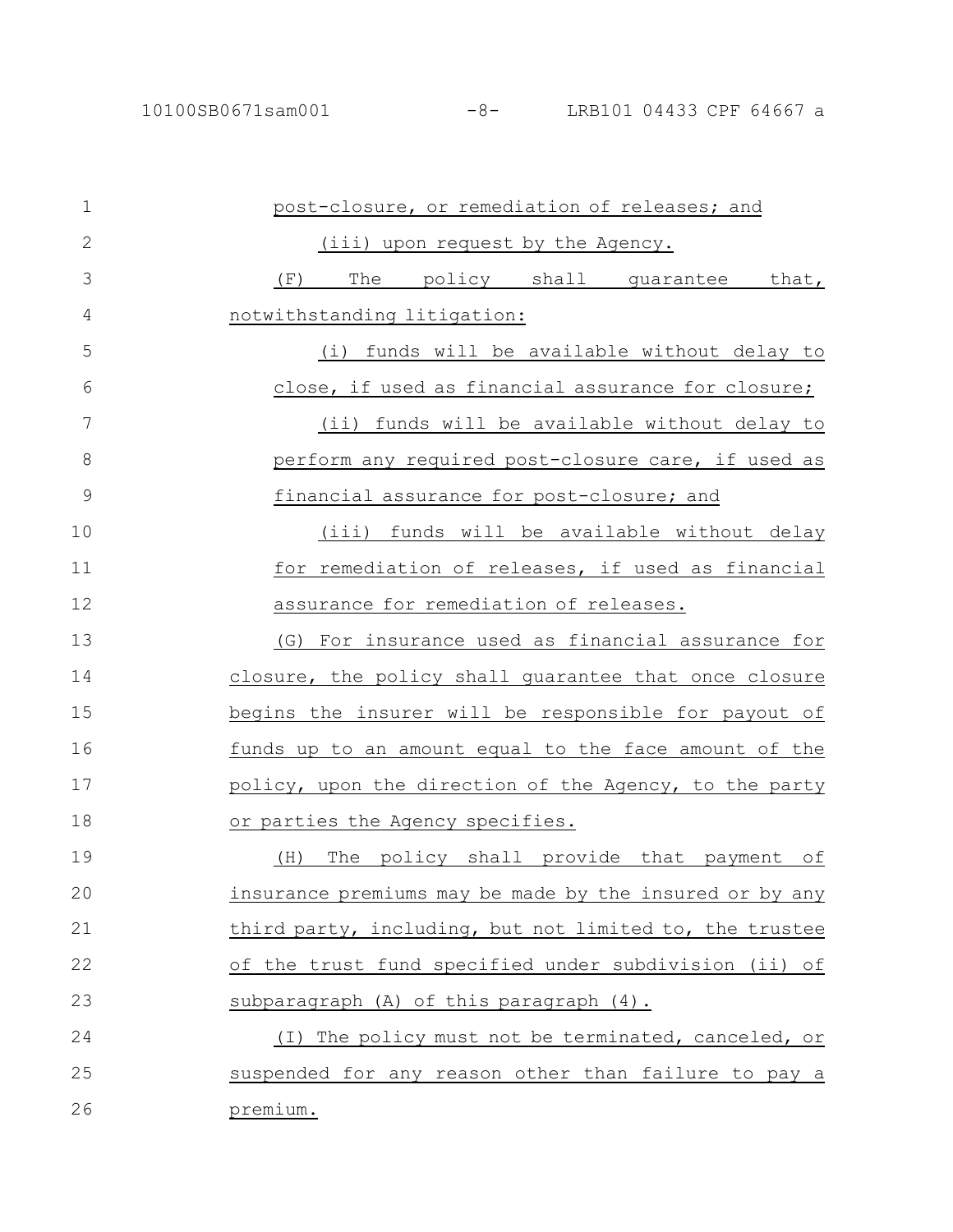| $\mathbf 1$   | If nonpayment of premiums by the owner or<br>( J)       |
|---------------|---------------------------------------------------------|
| $\mathbf{2}$  | operator of the CCR surface impoundment risks           |
| 3             | terminating, cancelling, or suspending the policy, the  |
| 4             | insurer shall provide notice by certified mail to the   |
| 5             | owner or operator, the trustee of the trust fund        |
| 6             | specified under subdivision (ii) of subparagraph (A)    |
| 7             | of this paragraph (4), and the Agency. Termination,     |
| $\,8\,$       | cancellation, or suspension shall not occur within 120  |
| $\mathcal{G}$ | days after the date of receipt of the notice by the     |
| 10            | owner or operator and the Agency, as evidenced by       |
| 11            | return receipts.                                        |
| 12            | If nonpayment of premiums by the owner or<br>(K)        |
| 13            | operator of<br>the<br>CCR surface impoundment risks     |
| 14            | terminating, cancelling, or suspending the policy, and  |
| 15            | after notice has been provided under subparagraph (J),  |
| 16            | within 100 days of receiving that notice the owner or   |
| 17            | operator shall acquire an acceptable substitute form    |
| 18            | of financial assurance at least equal to the face value |
| 19            | the policy. If the owner or operator fails to<br>оf     |
| 20            | acquire an acceptable substitute form of financial      |
| 21            | assurance within the 100-day period, the surety bond or |
| 22            | irrevocable letter of credit specified<br>under         |
| 23            | subdivision (i) of subparagraph (A) of this paragraph   |
| 24            | (4) shall be forfeited and the funds shall be directed  |
| 25            | without delay, and in any event not more than 10 days   |
| 26            | after the 100-day period, into the trust fund specified |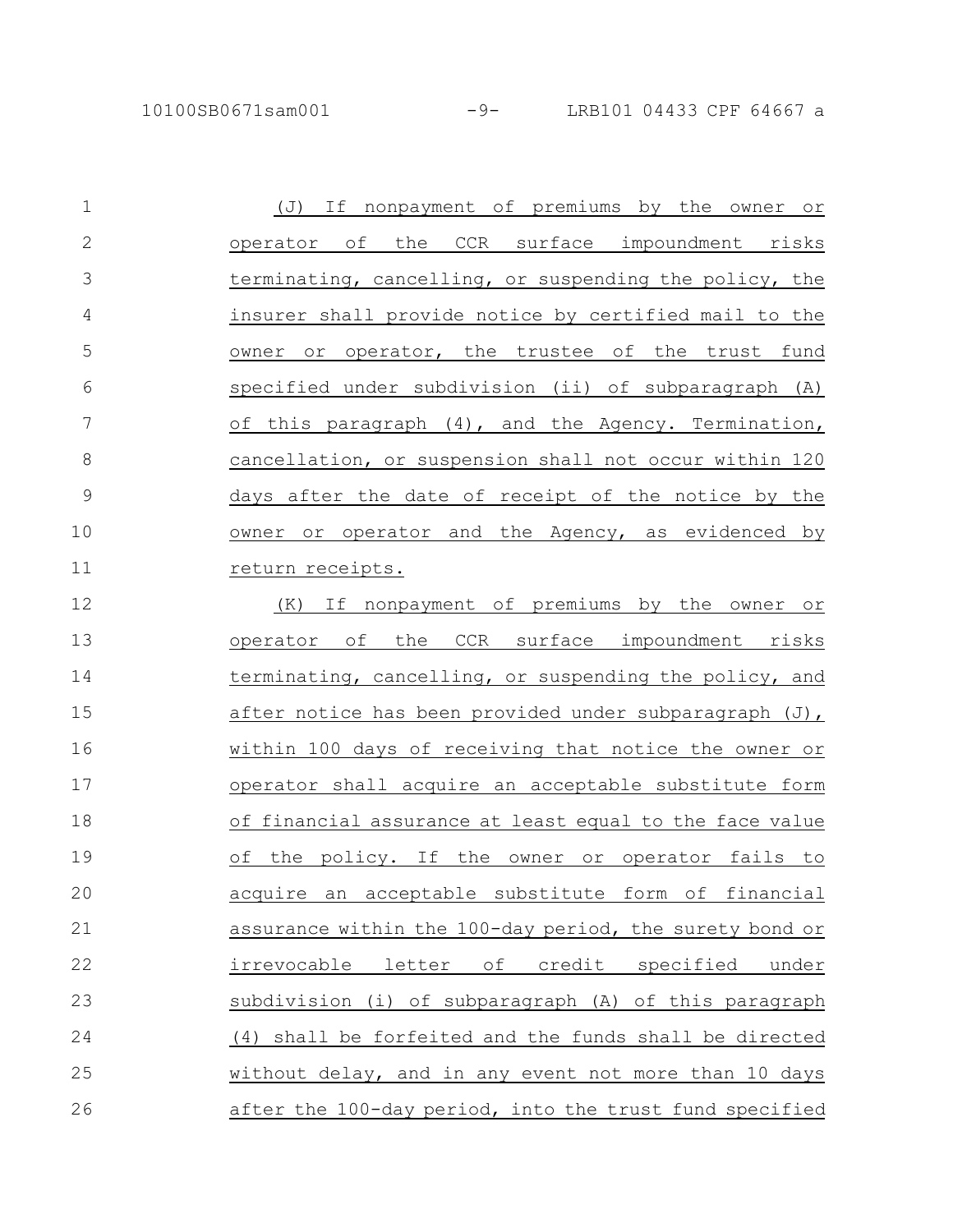| $\mathbf 1$  | under subdivision (ii) of subparagraph (A) of this                  |
|--------------|---------------------------------------------------------------------|
| $\mathbf{2}$ | paragraph (4). Within 10 days of receipt of those funds             |
| 3            | in the trust fund, the trustee of the fund shall use                |
| 4            | the monies in the trust fund to pay any premiums that               |
| 5            | are due or past due. Using the funds in the trust fund,             |
| 6            | the trustee shall continue to pay the remaining                     |
| 7            | premiums for the life of the policy.                                |
| 8            | The Board's rules required under subsection<br>(L)                  |
| 9            | of this Section shall address, among other things,<br>( )           |
| 10           | how to ensure continued payment of premiums if the                  |
| 11           | trustee of the trust fund specified under subdivision               |
| 12           | (ii) of subparagraph (A) of this paragraph (4) fails to             |
| 13           | make timely payment of premiums.                                    |
| 14           | The<br>insurer shall be licensed to conduct<br>(M)                  |
| 15           | business in Illinois and have at least an "A-" rating,              |
| 16           | or its equivalent, from a recognized rating agency.                 |
| 17           | In the event of a transfer of ownership of the<br>(N)               |
| 18           | CCR surface impoundment, the policy shall contain a                 |
| 19           | provision requiring continued payment of premiums by                |
| 20           | least until<br>the<br>insured at<br>any<br>successor<br>owner<br>Оr |
| 21           | operator of the CCR surface impoundment obtains, and                |
| 22           | the Agency approves, acceptable substitute financial                |
| 23           | assurance with a value of, at a minimum, the face value             |
| 24           | of the policy.                                                      |
| 25           | Failure to pay the premium, without substitution of                 |
| 26           | alternative financial assurance at least equal to face              |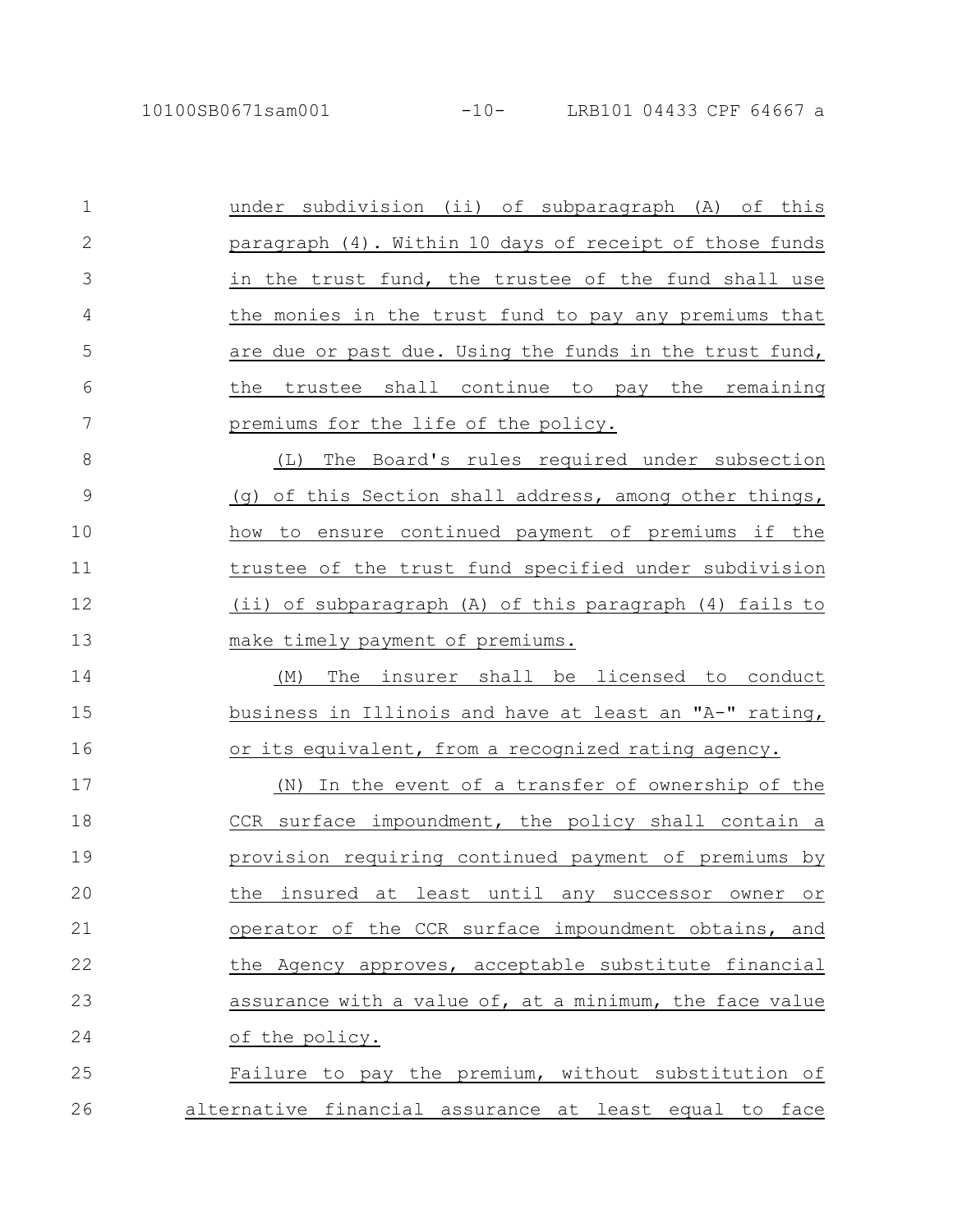value of the policy within the time period specified in subparagraph (K), shall constitute a violation of this Act. (g) The Board shall adopt rules establishing construction permit requirements, operating permit requirements, design standards, reporting, financial assurance, and closure and post-closure care permit requirements for CCR surface impoundments. Not later than 8 months after July 30, 2019 (the effective date of Public Act 101-171) this amendatory Act of the 101st General Assembly the Agency shall propose, and not later than one year after receipt of the Agency's proposal the Board shall adopt, rules under this Section. The rules must, at a minimum: 1 2 3 4 5 6 7 8 9 10 11 12

(1) be at least as protective and comprehensive as the federal regulations or amendments thereto promulgated by the Administrator of the United States Environmental Protection Agency in Subpart D of 40 CFR 257 governing CCR surface impoundments; 13 14 15 16 17

(2) specify the minimum contents of CCR surface impoundment construction, and operating, and post-closure care permit applications, including the closure alternatives analysis required under subsection (d); 18 19 20 21

(3) specify which types of permits include requirements for construction, operation, and post-closure, as well as closure, post-closure, remediation, and all other requirements applicable to CCR surface impoundments; 22 23 24 25 26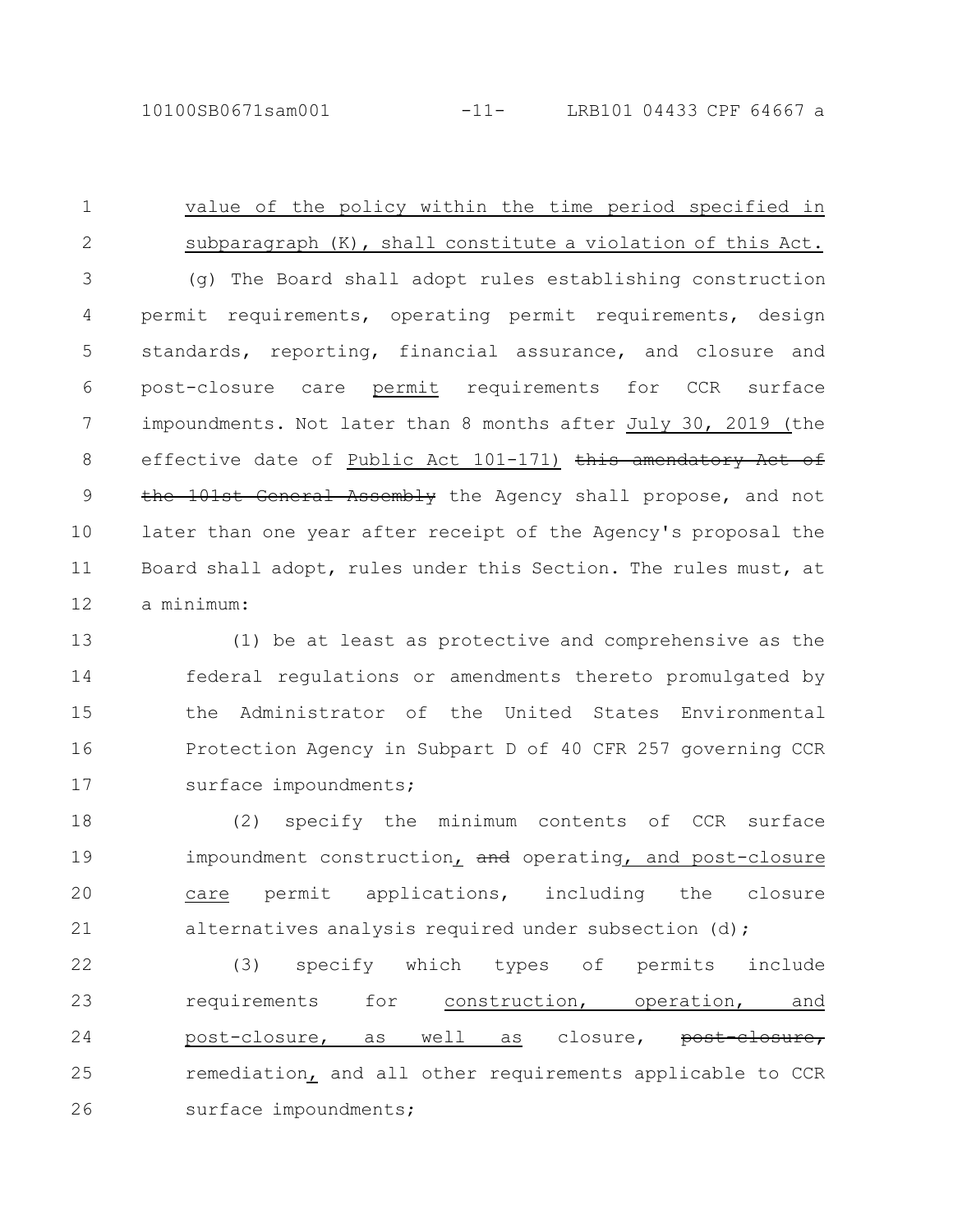(4) specify when permit applications for existing CCR surface impoundments must be submitted, taking into consideration whether the CCR surface impoundment must close under the RCRA; 1 2 3 4

(5) specify standards for review and approval by the Agency of CCR surface impoundment permit applications; 5 6

(6) specify meaningful public participation procedures for the issuance of CCR surface impoundment construction and operating permits, including, but not limited to, public notice of the submission of permit applications, an opportunity for the submission of public comments, an opportunity for a public hearing prior to permit issuance, and a summary and response of the comments prepared by the Agency; 7 8 9 10 11 12 13 14

(7) prescribe the type and amount of the performance bonds or other securities required under subsection (f), and the conditions under which the State is entitled to collect moneys from such performance bonds or other securities; 15 16 17 18 19

(8) specify a procedure to identify areas of environmental justice concern in relation to CCR surface impoundments; 20 21 22

(9) specify a method to prioritize CCR surface impoundments required to close under RCRA if not otherwise specified by the United States Environmental Protection Agency, so that the CCR surface impoundments with the 23 24 25 26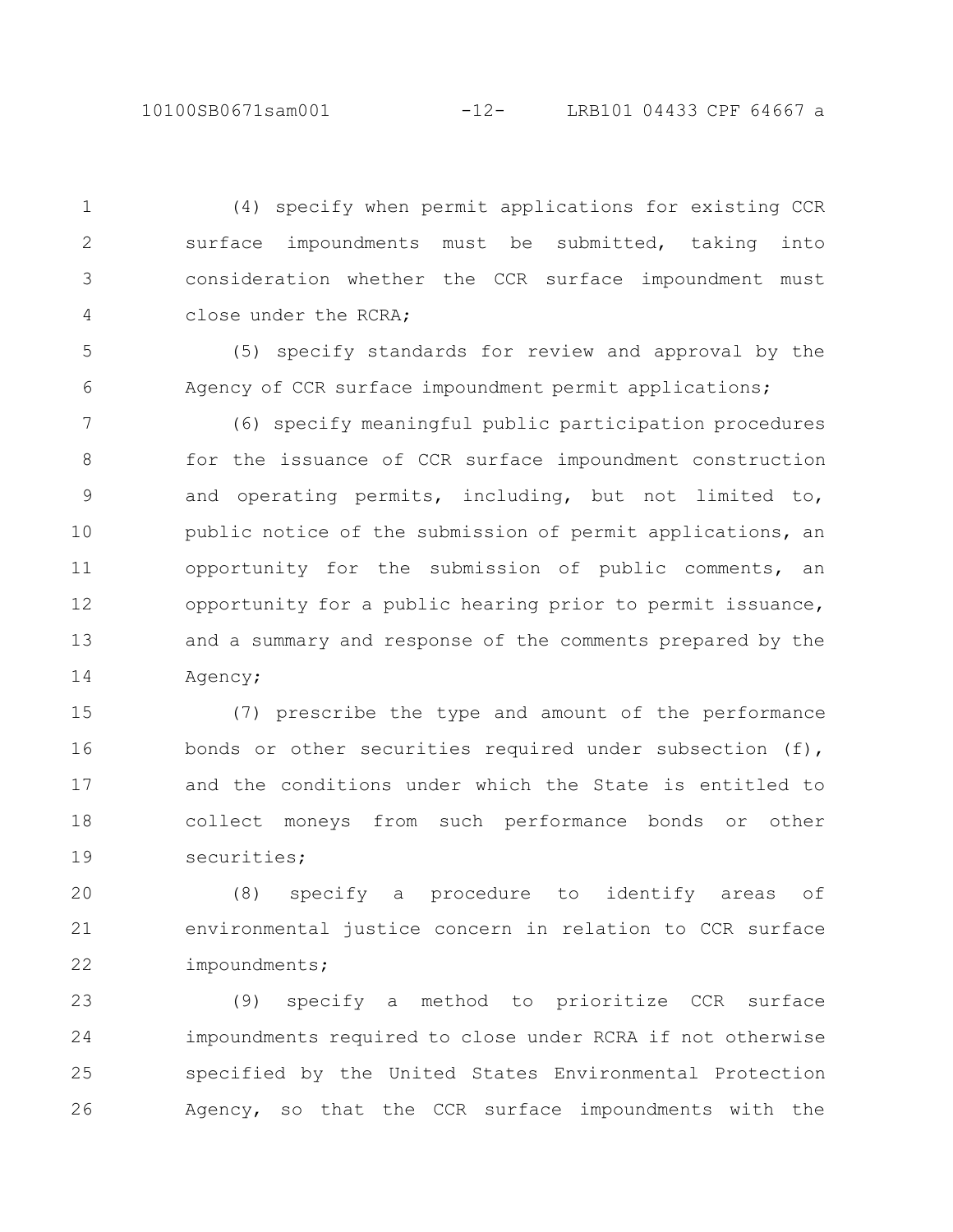highest risk to public health and the environment, and areas of environmental justice concern are given first priority; 1 2 3

(10) define when complete removal of CCR is achieved and specify the standards for responsible removal of CCR from CCR surface impoundments, including, but not limited to, dust controls and the protection of adjacent surface water and groundwater; and 4 5 6 7 8

(11) describe the process and standards for identifying a specific alternative source of groundwater pollution when the owner or operator of the CCR surface impoundment believes that groundwater contamination on the site is not from the CCR surface impoundment. 9 10 11 12 13

(12) Specify that an owner or operator of a CCR surface impoundment shall certify to the Agency that all contractors, subcontractors, and installers utilized to construct, install, modify, or close a CCR surface impoundment in accordance with a permit issued under this Act are participants in: 14 15 16 17 18 19

(i) a training program that is approved by and registered with the United States Department of Labor's Employment and Training Administration and that includes instruction in erosion control and environmental remediation, including, but not limited to, a 40-hour hazardous waste worker training course and a hazardous waste supervisor training course as 20 21 22 23 24 25 26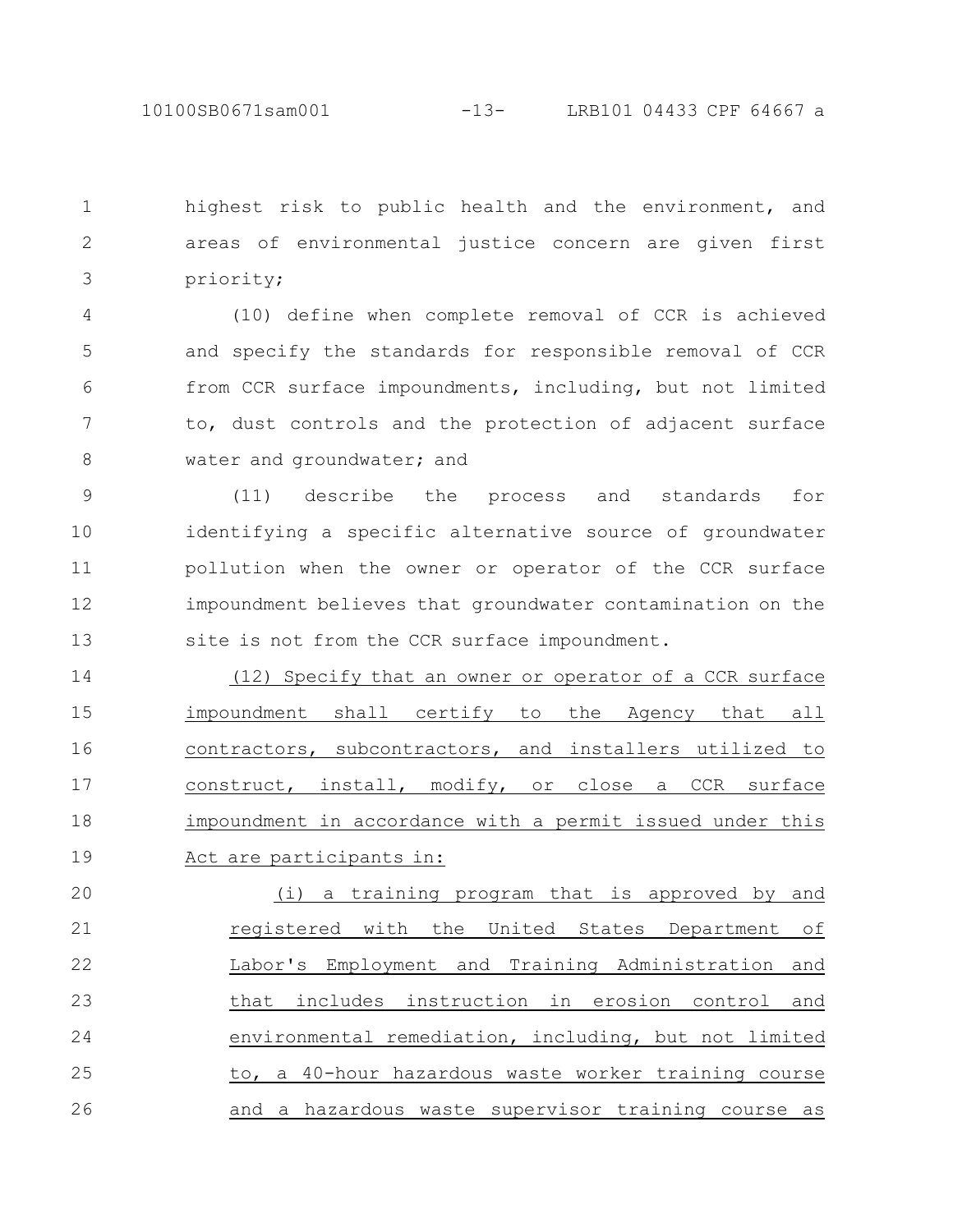| $\mathbf 1$    | prescribed under 29 C.F.R. 1926.65; and                             |
|----------------|---------------------------------------------------------------------|
| $\overline{2}$ | (i)<br>a training program that is approved by and                   |
| 3              | with<br>the<br>registered<br>United States<br>Department<br>оf      |
| 4              | Labor's Employment and Training Administration and                  |
| 5              | that includes instruction in the operation of heavy                 |
| 6              | equipment and excavation.                                           |
| 7              | this Section, "contractors,<br>оf<br>For<br>purposes                |
| 8              | subcontractors, and<br>installers" shall<br>not<br>apply<br>to      |
| $\mathcal{G}$  | construction-related<br>professional<br>services.                   |
| 10             | "Construction-related professional services" includes, but is       |
| 11             | not limited to, those services within the scope of: the             |
| 12             | practice of architecture as defined in Section 4 of the             |
| 13             | Illinois Architecture Practice Act of<br>1989; professional         |
| 14             | defined in Section<br>engineering<br>4 of<br>the Professional<br>as |
| 15             | Engineering Practice Act of 1989; the practice of a structural      |
| 16             | engineer under the Structural Engineering Practice Act of 1989;     |
| 17             | or land surveying under the Illinois Professional Land Surveyor     |
| 18             | Act of 1989.                                                        |

(h) Any owner of a CCR surface impoundment that generates CCR and sells or otherwise provides coal combustion byproducts pursuant to Section 3.135 of this Act shall, every 12 months, post on its publicly available website a report specifying the volume or weight of CCR, in cubic yards or tons, that it sold or provided during the past 12 months. 19 20 21 22 23 24

(i) The owner of a CCR surface impoundment shall post all closure plans, permit applications, and supporting 25 26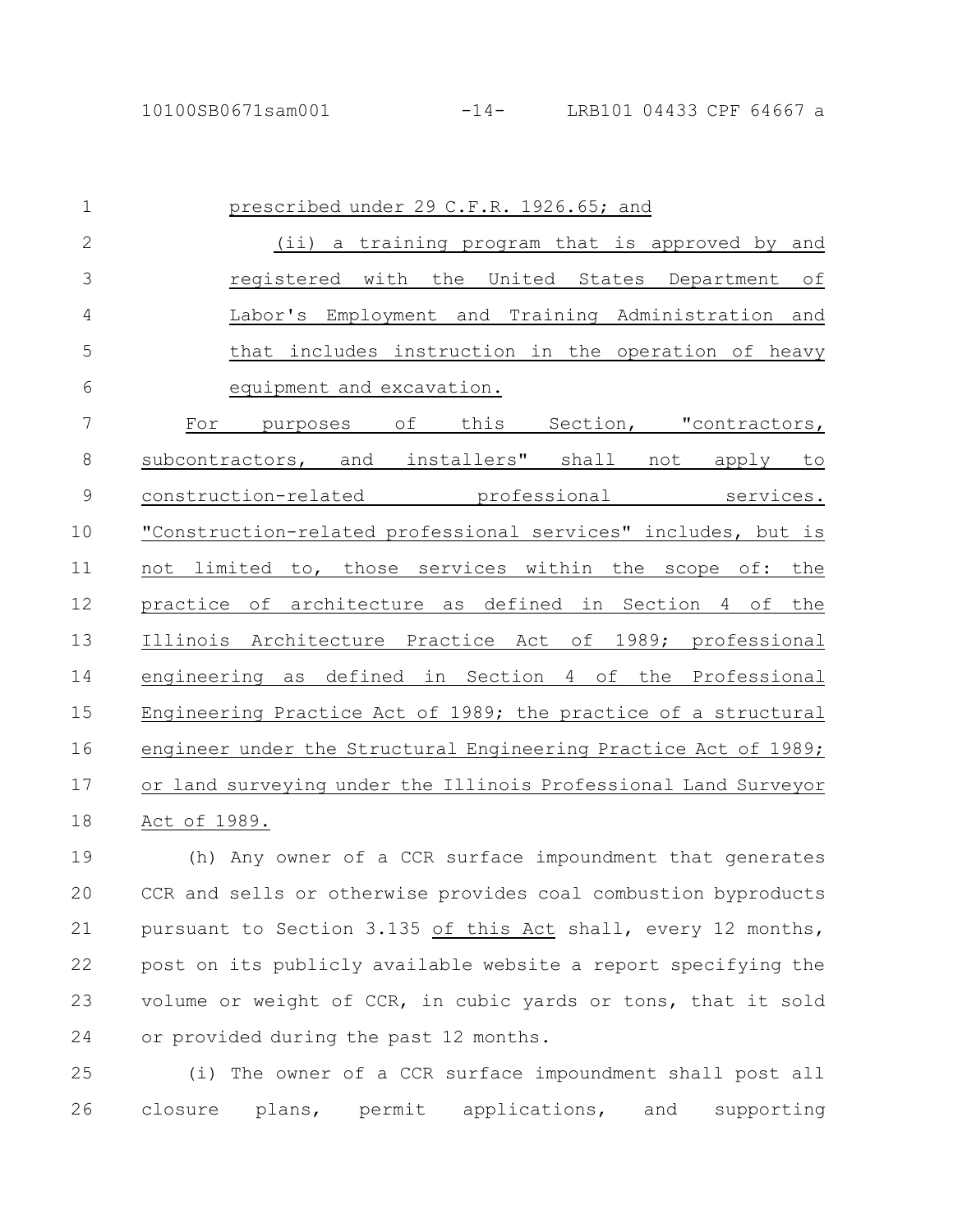10100SB0671sam001 -15- LRB101 04433 CPF 64667 a

documentation, as well as any Agency approval of the plans or applications on its publicly available website. (j) The owner or operator of a CCR surface impoundment shall pay the following fees: (1) An initial fee to the Agency within 6 months after July 30, 2019 (the effective date of Public Act 101-171) this amendatory Act of the 101st General Assembly of: \$50,000 for each closed CCR surface impoundment; and \$75,000 for each CCR surface impoundment that have not completed closure. (2) Annual fees to the Agency, beginning on July 1, 2020, of: \$25,000 for each CCR surface impoundment that has not completed closure; and \$15,000 for each CCR surface impoundment that has completed closure, but has not completed post-closure care. (k) All fees collected by the Agency under subsection (j) shall be deposited into the Environmental Protection Permit and Inspection Fund. (l) The Coal Combustion Residual Surface Impoundment Financial Assurance Fund is created as a special fund in the State treasury. Any moneys forfeited to the State of Illinois from any performance bond or other security required under this Section shall be placed in the Coal Combustion Residual Surface 1 2 3 4 5 6 7 8 9 10 11 12 13 14 15 16 17 18 19 20 21 22 23 24 25 26